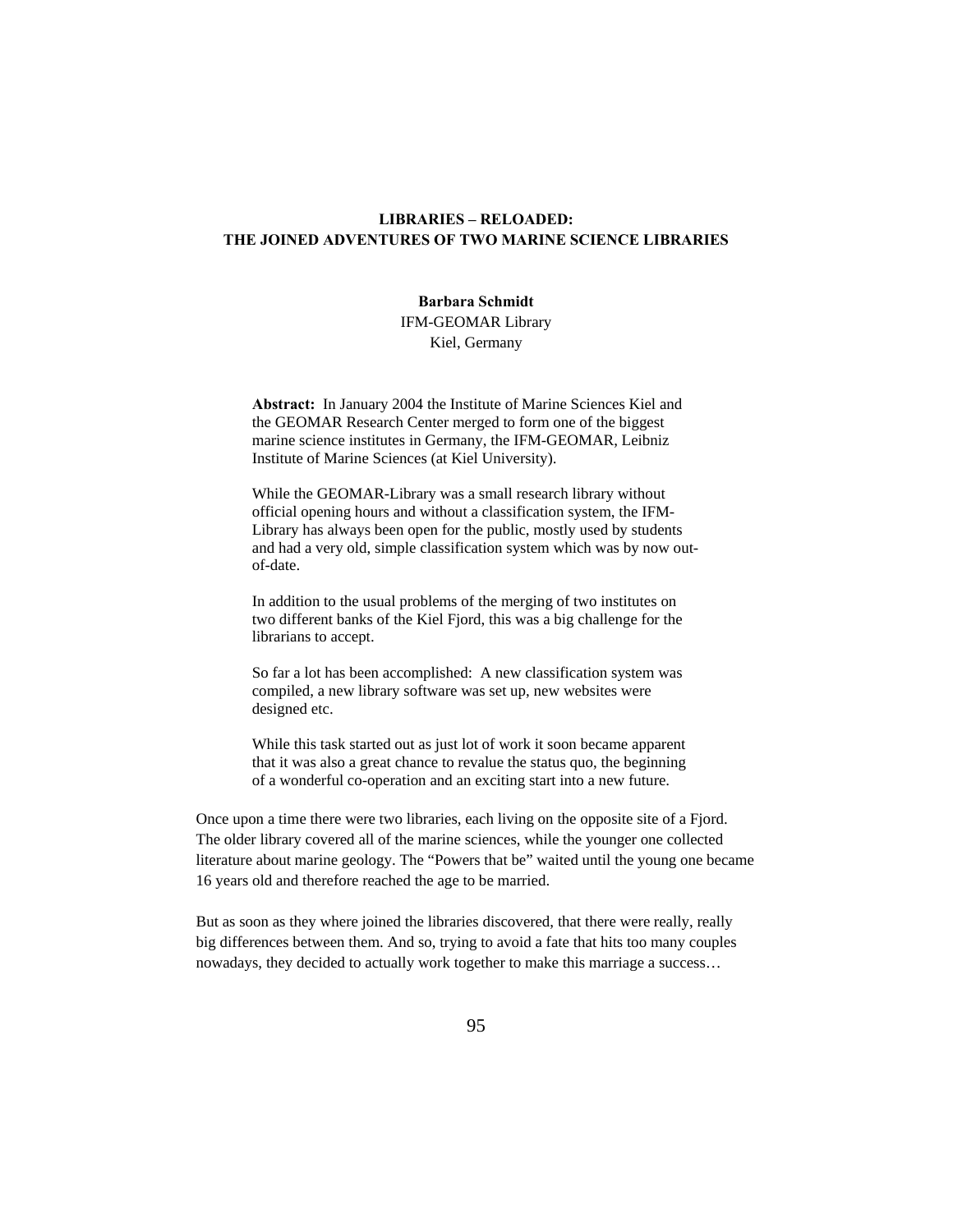The *Institute of Marine Sciences Library* had about 95.000 media items, 1 post for a Librarian and 1 Library Assistant. The Library Computer System was "Alephino", a "baby" of the big worldwide known Library Software Aleph. The IFM-Library had a self-made shelf classification which was in desperate need of revision. The IFM-Library was open to the public, its users were scientists, students as well as school students and retired persons. The opening hours were Monday to Friday from 9am till 6 pm. The media items were circulating. The IFM-Library charged overdue fines.

The *GEOMAR Library* had about 25.000 media items and 1 post for a Librarian (divided between two librarians). The Library Computer System was "Libero". The library had no shelf classification system; the books were shelved in alphabetical order. The GEOMAR Library was mainly a research library for the scientists who were given a key to the library, with no official opening hours; the media items were non-circulating and so they weren't in need of any fines.

Both libraries had their own library regulations and their own websites.

Our first meetings in the beginning of the year 2004 were, of course, quite exciting. I had never before worked in a team; my new colleague were in a similar situation:

Heidi, the original librarian, had been away on maternity leave and Angelika had worked alone in the Geomar-Library for very long years. Now Heidi was back and we all had to find our way within the new, larger library. Where in the past we had made all our own decision, suddenly we had to discuss everything first. After some difficulties, suddenly we saw light on the horizon: How wonderful not to be the only one to bear the responsibility! And how great to be able to discuss things and to get input from somebody, who was expert in the same subject! And suddenly we had time – more time than we ever had before, because we could divide the tasks.

We decided to become a leadership team: each of us decided where her main interests lay and so we finally split the tasks: Heidi would be responsible for the library law; Angelika would deal with the information overload of the subjects "open access" and "institutional repositories" and I would become the contact person for the national and international contacts.

But first of all we had to take the first steps towards a new IFM-GEOMAR-Library:

- 1. New websites for the library would have to be constructed
- 2. Decide for a combined Library software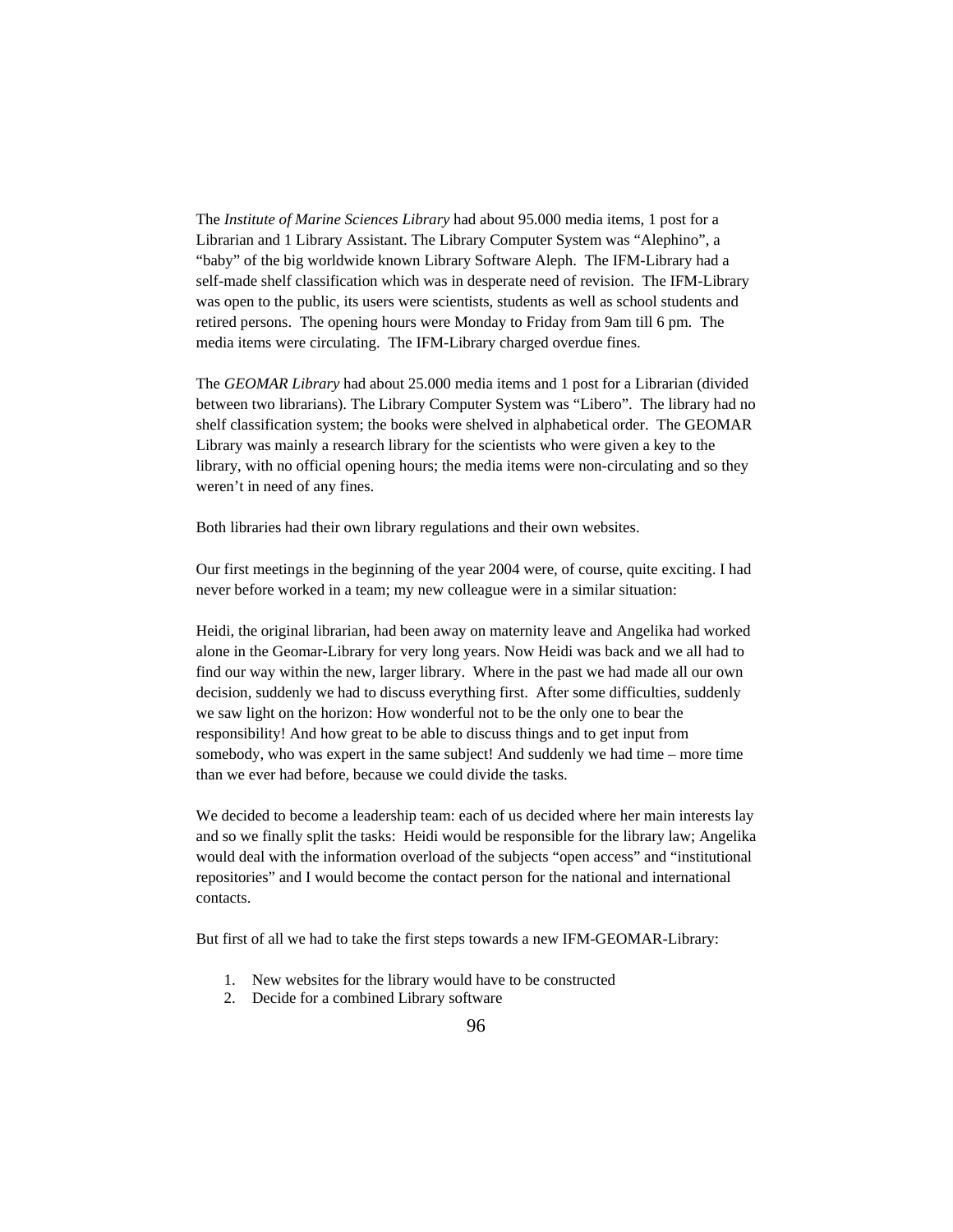- 3. Decision for a Classification system
- 4. New Library regulations
- 5. The Space requirements had to be checked
- 6. A new library building?

## **Website**

The newly formed computer department decided to use Typo 3 as the content management system for our new websites. With this requirement my colleagues and I decided to have a closed meeting in my garden and came up with a plan how to proceed and serious sunburn.

First of all we deliberately deleted all our old files from our former websites. Then we talked to various users of the library, discussed what we ourselves would like to see and finally managed to design our own website.

Of course it is still – and I'm afraid it will be forever - "under construction", but we are quite satisfied. We got a positive feedback from our users and once in a while we plan to ask for more and new input. Right now we are discussing something like an "electronic bulletin board" on the Intranet, because our employees work in different buildings and we do not have the possibility to just pin a paper on the wall for everybody to read. On this board we want people to discuss new books, advertise for private events, sell unused concert tickets or just trying to get a ride somewhere.

#### **Software Selection**

We decided not to choose one of the existing library software but rather join the GBV Common Library Network

The GBV is the Common Library Network of the 7 German federal states. The head office of the GBV is situated in Göttingen. All University, College and governmental sponsored research libraries within the territory of the participating federal states as well as the Berlin State Library (SBBPK), many public libraries and special libraries are members of the GBV. All together more than 770 academic, public and research institute libraries are actively participating in GBV.

The work of GBV is characterized by the permanent effort to adjust the library network to the changing goals and expanding perspectives of modern library work. Based upon the shared cataloguing service as the fundamental task of the GBV, the responsibilities quickly expanded to offering online-interlibrary loan, a module for acquisitions, circulation, a periodical holding system, and support for the local library systems as well as end-user services.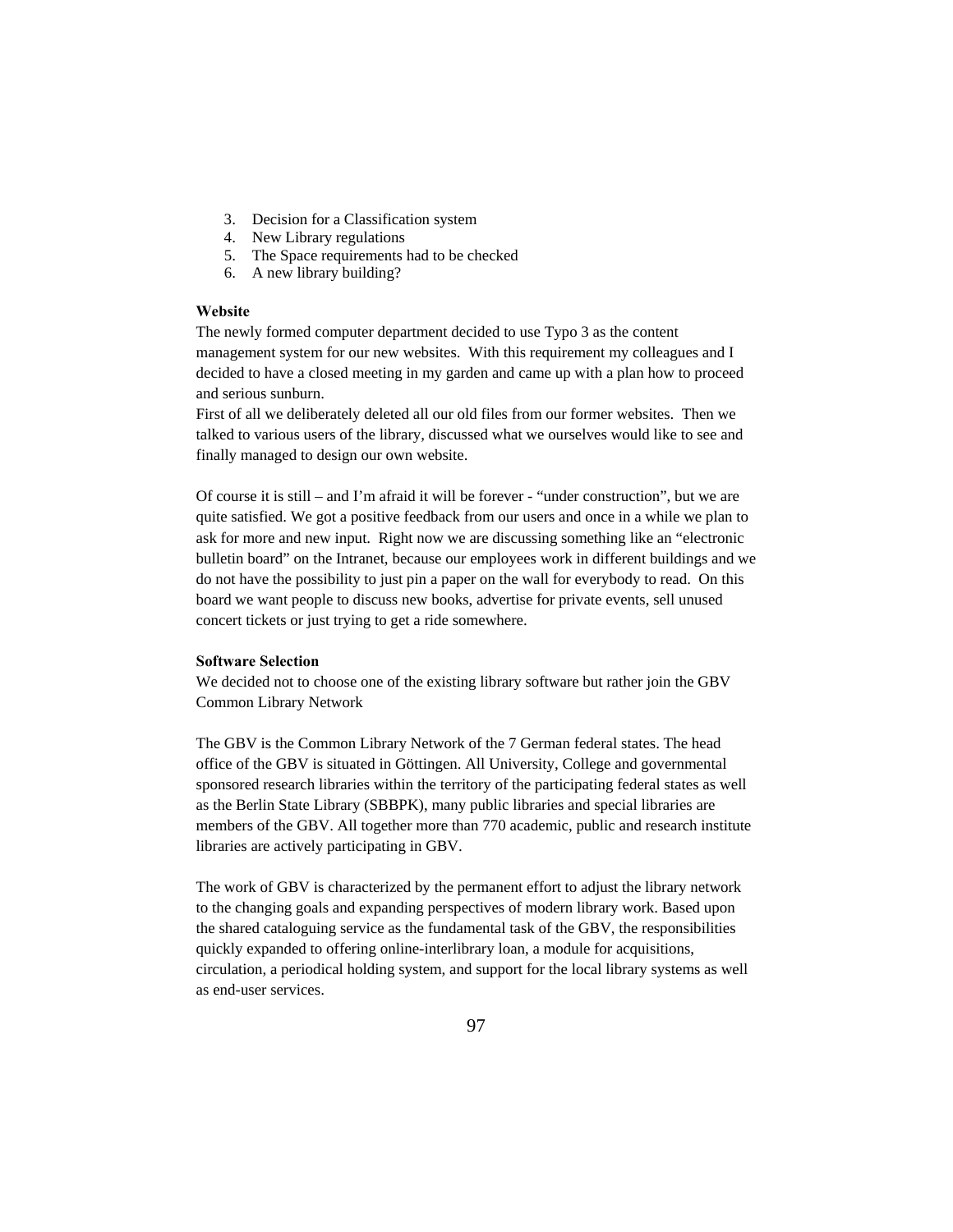The GBV uses records retrieved from external databases, for example OCLC, and the data of the GBV are added into the WorldCat database, which is a worldwide library cooperative build up by OCLC.

Both our former library software cost us about 8.000 Euros annually and we were pleased to discover, that the GBV would only take about 4.000 Euros each year and a single payment of 5.000 Euros. I had heard from other librarians in Kiel that the Government of Schleswig-Holstein wanted to encourage libraries to take part in the GBV. So I contacted the appropriate authority and told them about our plan to change our library system. You cannot imagine my surprise, when they told me, that they would cover the annual costs for us!!! Wow – and this in times of financial distress!

I went to the contact person and we had a cup of coffee and talked about the implementation plan. I was about to leave when the woman suddenly said: "Oh, I just had an idea: what would you think if we would finance the single payment for the installation of the system and the data conversion as well?" WOW! Of course you can imagine that she knocked the stuffing out of me! I thought about her idea for a very long split second and then I gave her a bear hug and just in time stopped myself promising to benefit her in my will…

Can you believe it? We got a new library system, our data were converted and we didn't have to pay anything! Not 1 Euro! The Ministry did even bear the expenses for the system training!

So we signed the contract and sent our data to the GBV head office. They promised us that the data would be converted within a few months – well, as you can imagine it took them 6 month. But finally they sent us some test data. We looked at them, and to admit we only understood half of it. There were numbers and characters we have never seen before and could not understand because we didn't get a legend. But nevertheless, we were eager and excited, and thought everything looked fine – we definitely could read the titles of the books.

I know what you think now: oh dear, these stupid, stupid people – they really believe that computer experts know anything about how the librarians brain works. Of course since almost two years now we are paying for our simple-mindedness: All our journals, every single volume we had catalogued, were converted without the signature; all our articles (about 6000) were converted without the link to the journal and many of our journals themselves were identified as multivolume monographs. I do not have to go into details about our daily work at the office now, do I? Nevertheless we finally had our common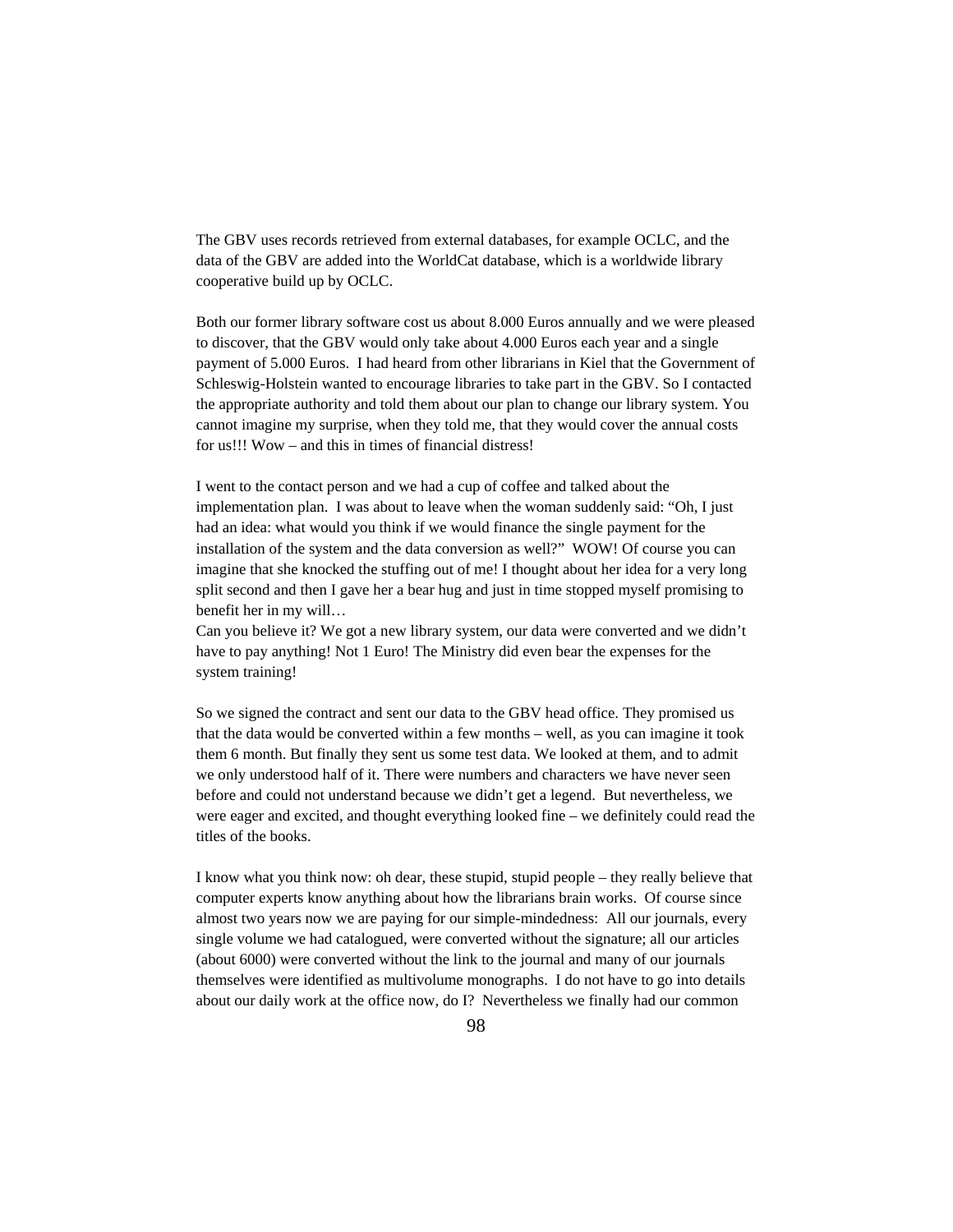catalogue, we now have just 1 circulation system, and our users are very happy. Which, of course, is the most important task for librarians.

Another problem we had to solve where the different classification systems our libraries used. The users who changed between our buildings found it of course very confusing, to have to find the books they were looking for in different classified arrangements.

#### **Shelf Classification System**

I remember we looked through thousands of library classification systems: some were too detailed, some where not detailed enough; some were written for very small libraries with only one or two subjects of the many we cover, some were written for university libraries and couldn't be adapted to our library collection. The so-called "Basis Classification System" used by the GBV is not detailed enough as well. So why, you might wonder, didn't you just ask the other marine science libraries in Germany, you stupid girls?

Well, let me tell you what the first library answered to our question concerning their classification system:

"We have a very old system, it was self-made – oh my god, you are not seriously considering using our system, are you???"

And the second library said:

"We have a very old system, it was self-made – oh my god, you are not planning to use ours, are you???"

And the third…

Well, we have about 20 marine science libraries in "GAMSLIC" (the German Association of Marine Science Libraries and Information Centers) and I do not want to bore you by repeating this answer 18 more times. I am sure you get the picture. So what did we do?

We decided to develop our own classification system. We used the help of our scientists, students, our knowledge of our books and our "common sense" and finally created a first version of our new classification system written in German and English.

Right now we are changing the class mark of every single of our 125.000 media items into the new system and not only learn a lot but change the classification every other day. But it works, our users appreciate to have a new up-to-date shelf classification, and they find the publications they need easier then before and mostly without help.

### **I told you before about the different regulations we had in our libraries. Well…**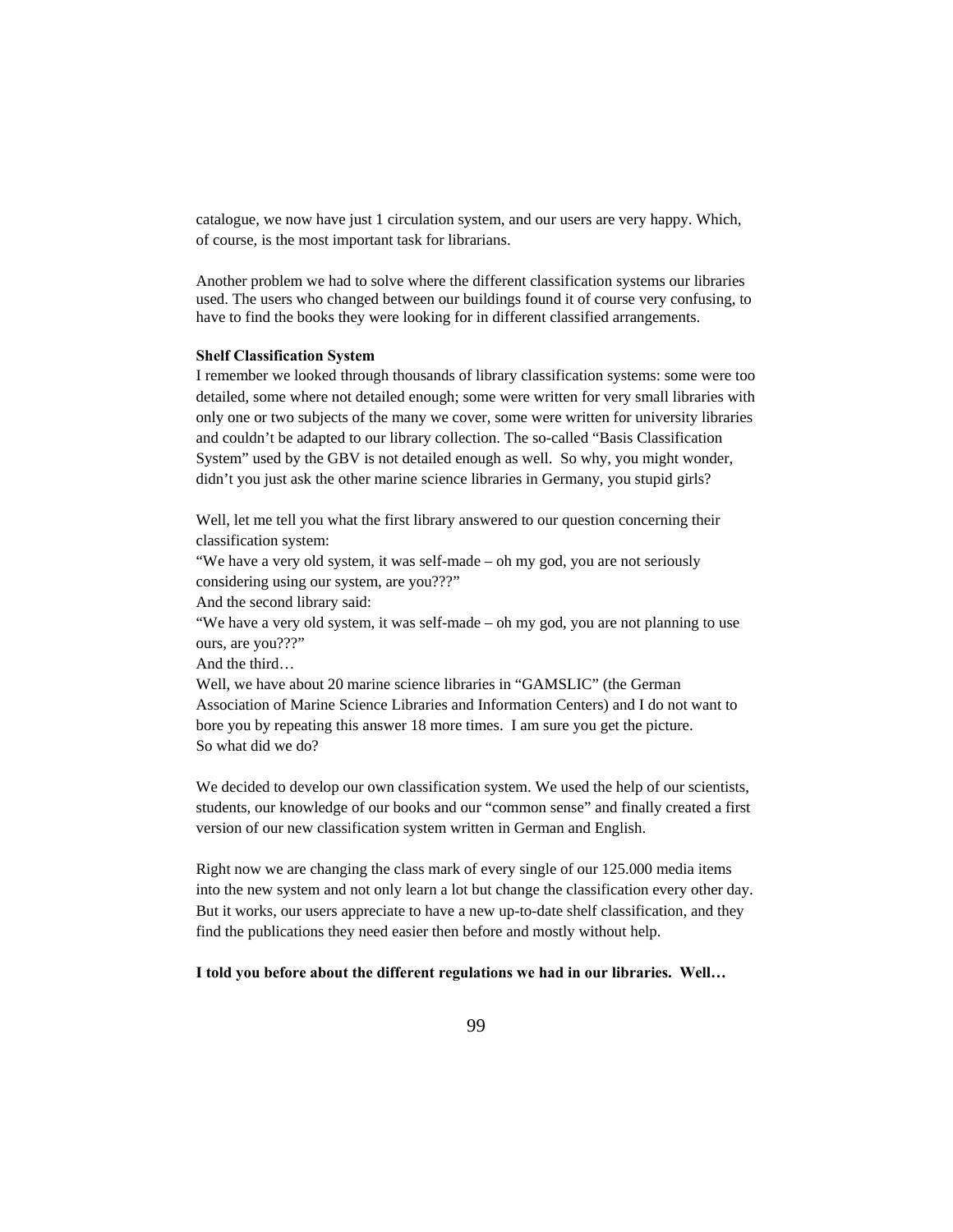#### **New Library Regulations**

Sorry, but we haven´t had the time for that so we are currently using our old regulations. This is kind of odd of course, but until now nobody complained - we are lucky to have very understanding users…**.** 

# **Space Requirements**

In January this year I was asked to become a member of the planning committee for the new IFM-GEOMAR building on the other side of the Kiel Fjord. I was given a week to come up with a plan for the new library and we decided to ask for enough space to be able to create our "dream library": enough space for open access shelving of our whole library collection, several cozy lounges for our readers, a variety of carrels with enough computer terminals, group work rooms, a cafeteria. We figured out that we would need about 2000 square meters! We haven't heard from the head of the planning committee – I think he hasn't quite overcome the shock, yet….

## **Summary:**

Okay, what have done until now?

- Websites: new websites for the library were constructed
- Decision for a combined Library software: GBV
- Compilation of a new Classification system
- Space requirements: the space requirements were checked, keeping in mind that the new modern library should be an open-access library, with enough space for computer work stations, room for study groups, reading areas, etc.
- We still have to write the new Library regulations.
- We want our new Library to be a research library but open to the public as well;
- We want our users not only to borrow books but to feel welcome to stay, read, write, research and to discuss
- We welcome our users to eat and drink in the library they would do it at home anyhow...
- We **do not** want our scientists to have their own keys to the library we plan to have excessive opening hours that will cover the need of our users;
- We want to use overdue fines to convince the scientists that they shall either return their books or renew their loans in time;

And finally….

- Users are generally allowed to sleep, provided they do not snore.
- Unfortunately, libraries close each day, and you will be asked to leave at this time. So you will not be able to make use of a library as a cheap rent alternative…